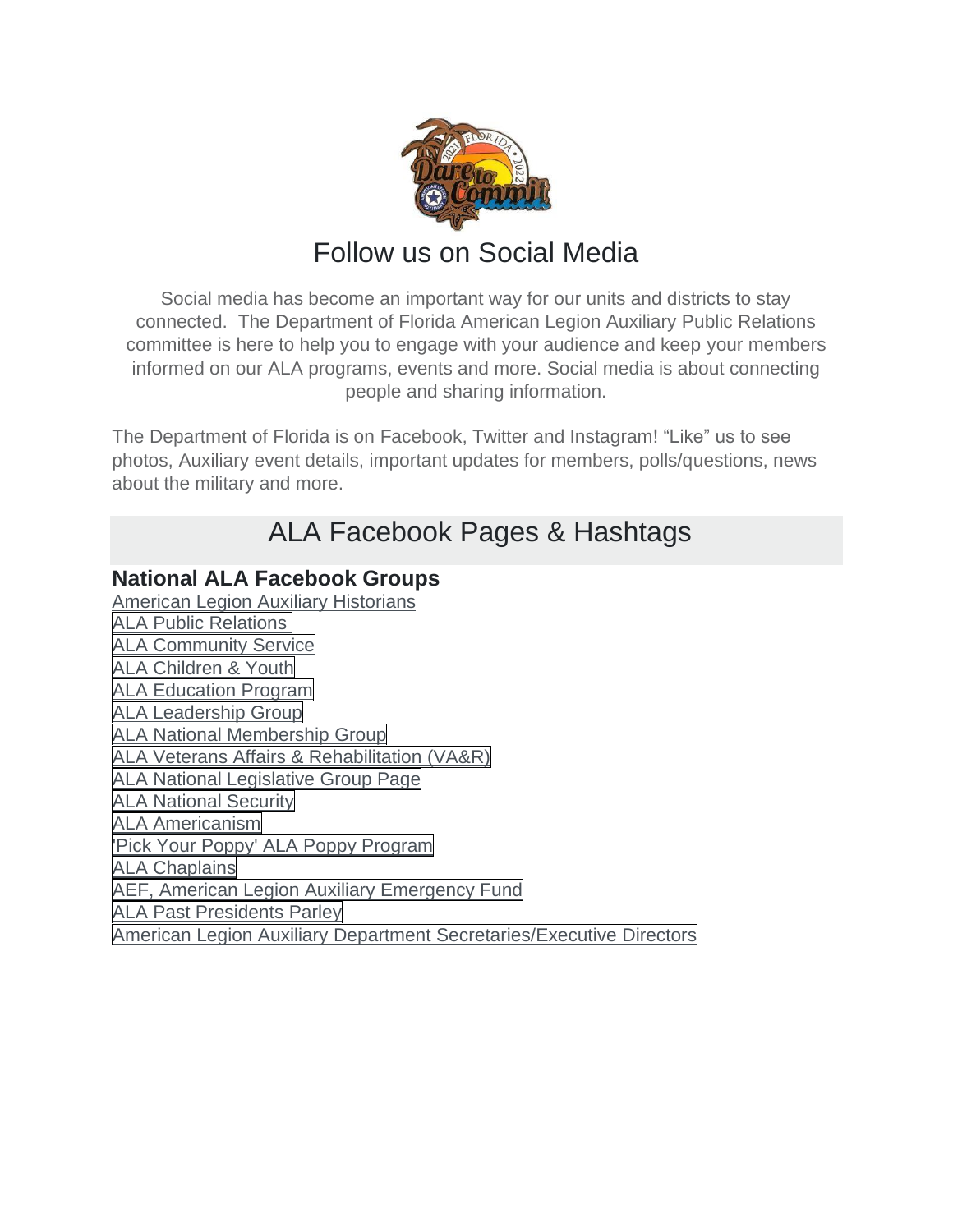### **Department of Florida ALA Facebook Groups**

[FLALA Americanism](https://www.facebook.com/FLALA-Americanism-2019-2020-1532708916941669) [ALAFLLeadership](https://www.facebook.com/groups/2490334907861988)

[FLALA National Security](https://www.facebook.com/groups/888644168305953)

[ALAFL Community Service](https://www.facebook.com/groups/4524739464225709)

[FLALA History](https://www.facebook.com/groups/691466851600634)

**[Juniors](https://www.facebook.com/ALAFLJUNIORS)** 

[FLALA Legislative](https://www.facebook.com/groups/2328570680570619)

[FLALA Public Relations](https://www.facebook.com/groups/1639560249617447)

## **Department of Florida Social Media Platforms**

## **Twitter**

Our Twitter account is home to continuous updates on all things Auxiliary.

[ALA FL Public Relations \(@ALAuxFlorida\) / Twitter](https://twitter.com/ALAuxFlorida)

#### **Instagram**

The Department of Florida Auxiliary's Instagram page is updated with photos from our events and volunteer activities.

[Americanlegionauxflorida \(@americanlegionauxflorida\)](https://www.instagram.com/americanlegionauxflorida/)